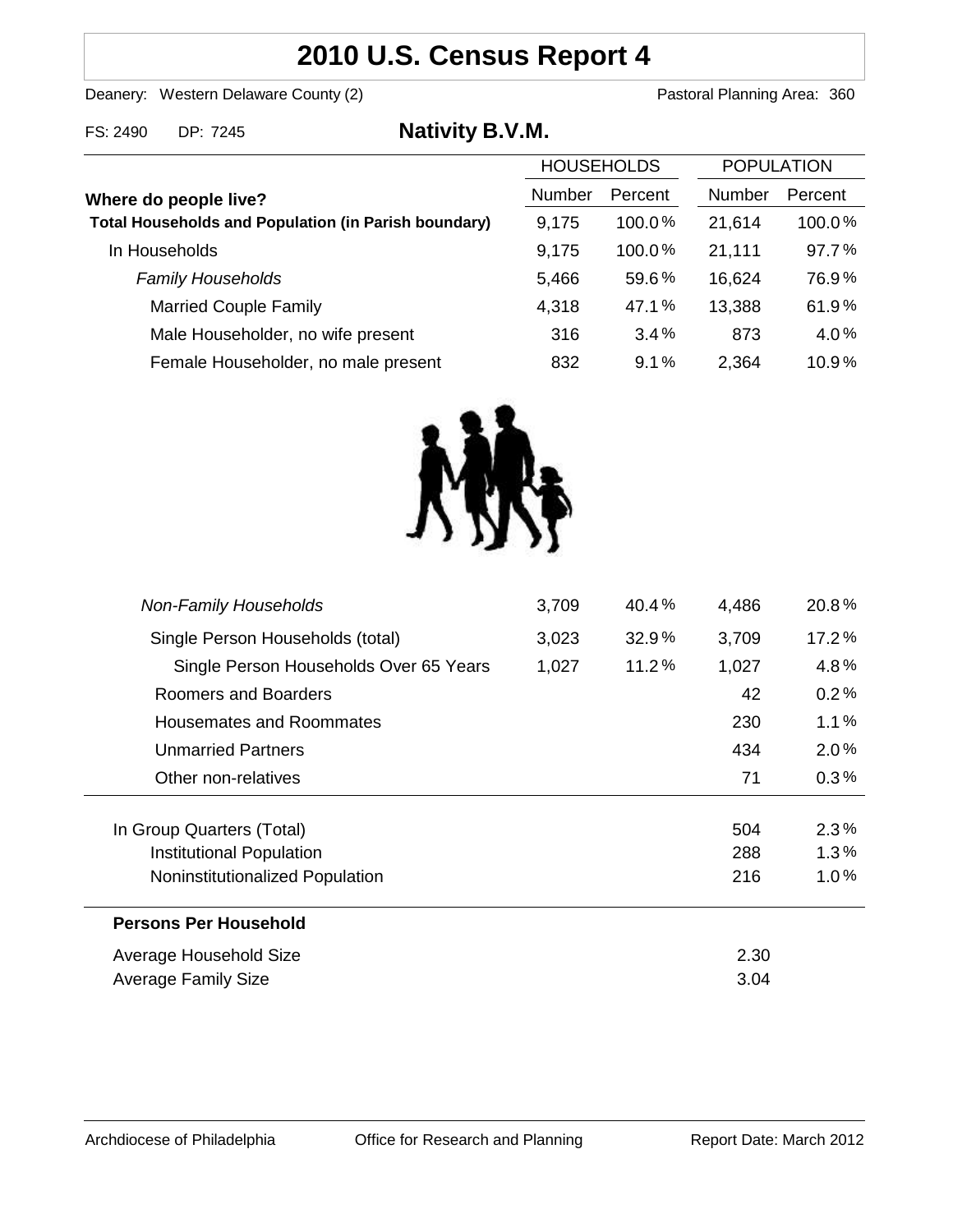# **2010 U.S. Census Report 4**

Deanery: Western Delaware County (2) Deanery: Western Delaware County (2)

FS: 2490 DP: 7245 **Nativity B.V.M.**

|                                                      | <b>POPULATION</b> |         |
|------------------------------------------------------|-------------------|---------|
| Where do Children - Under Age 18 Live?               | <b>Number</b>     | Percent |
| Total Children - Under Age 18 (in Parish boundary)   | 4,407             | 100.0%  |
| In Households                                        | 4,404             | 99.9%   |
| Householder or spouse is under 18                    | 1                 | 0.0%    |
| With Related:                                        |                   |         |
| Married-Couple Family                                | 3,382             | 76.7%   |
| Male Householder, No Wife Present                    | 190               | 4.3%    |
| Female Householder, No Husband Present               | 550               | 12.5%   |
| <b>Other Related Householder</b>                     | 54                | 1.2%    |
| <b>With Non-Relatives</b>                            | 32                | 0.7%    |
| <b>Grandparent Householder</b>                       | 194               | 4.4%    |
| In Group Quarters                                    | 4                 | 0.1%    |
| Institutionalized population                         | 1                 | 0.0%    |
| Noninstitutionalized population                      | 3                 | 0.1%    |
| Where do Adults - Age 65 and Older - Live?           |                   |         |
| Total Adults - Age 65 and Older (in Parish boundary) | 3,395             | 100.0%  |
| In Households                                        | 3,108             | 91.6%   |
| Family Households:                                   | 1,986             | 58.5%   |
| Is Householder or Spouse                             | 1,755             | 51.7%   |
| With Other Relative Householder                      | 47                | 1.4%    |
| With Non-Related Householder                         | 11                | 0.3%    |
| is Parent                                            | 114               | 3.4%    |
| is Parent-in-Law                                     | 59                | 1.7%    |
| In Non-family Households:                            | 1,122             | 33.1%   |
| Male Living Alone                                    | 273               | $8.0\%$ |
| Male not Living Alone                                | 25                | 0.7%    |
| Female Living Alone                                  | 755               | 22.2%   |
| Female not Living Alone                              | 29                | 0.9%    |
| Other                                                | 41                | 1.2%    |
| In Group Quarters                                    | 286               | 8.4%    |
| Institutionalized population                         | 251               | 7.4%    |
| Noninstitutionalized population                      | 36                | 1.1%    |
| <b>Housing Units in the Parish boundary</b>          |                   |         |
| <b>Total Housing Units</b>                           | 9,705             | 100.0%  |
| Occupied                                             | 9,175             | 94.5%   |
| Owner-Occupied                                       | 5,992             | 61.7%   |
| Renter-Occupied                                      | 3,184             | 32.8%   |
| Vacant                                               | 530               | 5.5%    |

Archdiocese of Philadelphia **Office for Research and Planning** Report Date: March 2012